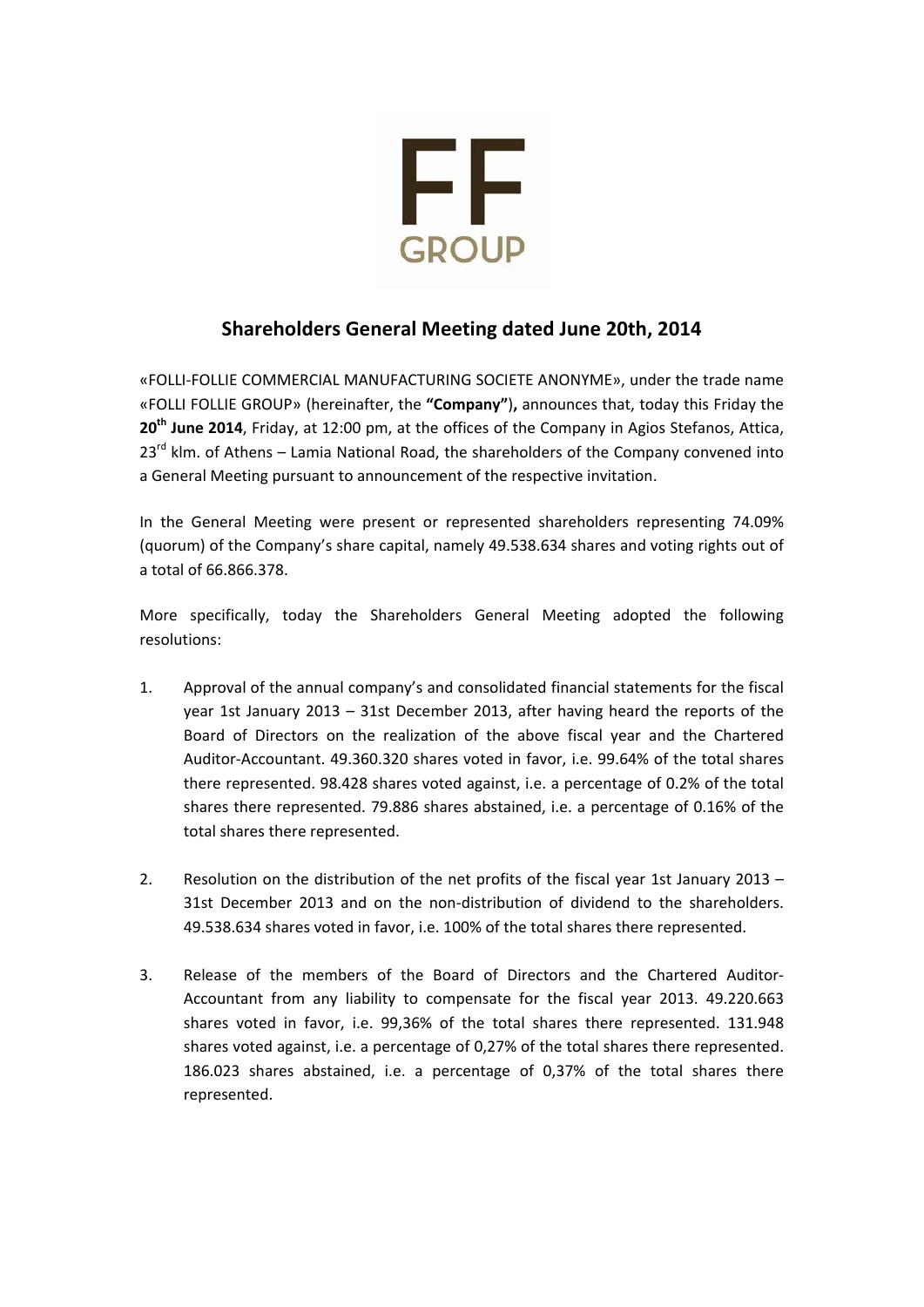- 4. Election of Mrs. Chryssoula Tsakalogianni, daughter of George, (SOEL nr. 23811), as an ordinary Chartered Auditor – Accountant, and Mr. George Varthalitis, son of John, as a deputy Chartered Auditor – Accountant for the fiscal year 2014 and definition of their remuneration due for that year. 42.517.041 shares voted in favor, i.e. 85.83% of the total shares there represented. 6.791.708 shares voted against, i.e. a percentage of 13.71% of the total shares there represented. 229.785 shares abstained, i.e. a percentage of 0.46% of the total shares there represented.
- 5. Approval of all kinds of fees and compensations paid to the members of the Board of Directors in fiscal year 2013 and prior approval of all kinds of fees and compensations to be paid during fiscal year 2014. 36.820.534 shares voted in favor, i.e. 74,33% of the total shares there represented. 6.863.910 shares voted against, i.e. a percentage of 13,86% of the total shares there represented. 5.854.910 shares abstained, i.e. a percentage of 11.81% of the total shares there represented.
- 6. Approval of provision of guarantees, facilities (including share capital increases) in favour of affiliated companies of the group according to article 42 e par. 5 of cl 2190/1920 and authorization to the Board of Directors for the materialization of the said decision. 49,448,029 shares voted in favor, i.e. 99.8% of the total shares there represented. 90,605 shares voted against, i.e. a percentage of 0.2% of the total shares there represented.
- 7. Issuance of convertible bonds up to 250.000.000  $\epsilon$  according to article 3a of the codified law 2190/1920 and article 8 of the law 3156/2003 with bonds convertible to ordinary registered shares of the Company through cancelation of the preference (preemptive) subscription right of existing shareholders. Authorization to the Board of Directors (with the express right to further delegate these powers) for further negotiation and particularization of the terms for the issuance of the bond, including but not limited to the duration of the bond, the conversion ratio and the time and method for exercising the stock option and the conversion right. 42,747,139 shares voted in favor, i.e. 86.29% of the total shares there represented. 6,742,399 shares voted against, i.e. a percentage of 13.61% of the total shares there represented. 49,096 shares abstained, i.e. a percentage of 0.1% of the total shares there represented.
- 8. Approval of a program for buying owned shares by the company and decision on the minimum price of acquisition at 4 Euros and maximum price at 40 Euros. 47,715,088 shares voted in favor, i.e. 96.32% of the total shares there represented. 1,337,929 shares voted against, i.e. a percentage of 2.7% of the total shares there represented. 485,617 shares abstained, i.e. a percentage of 0.98% of the total shares there represented.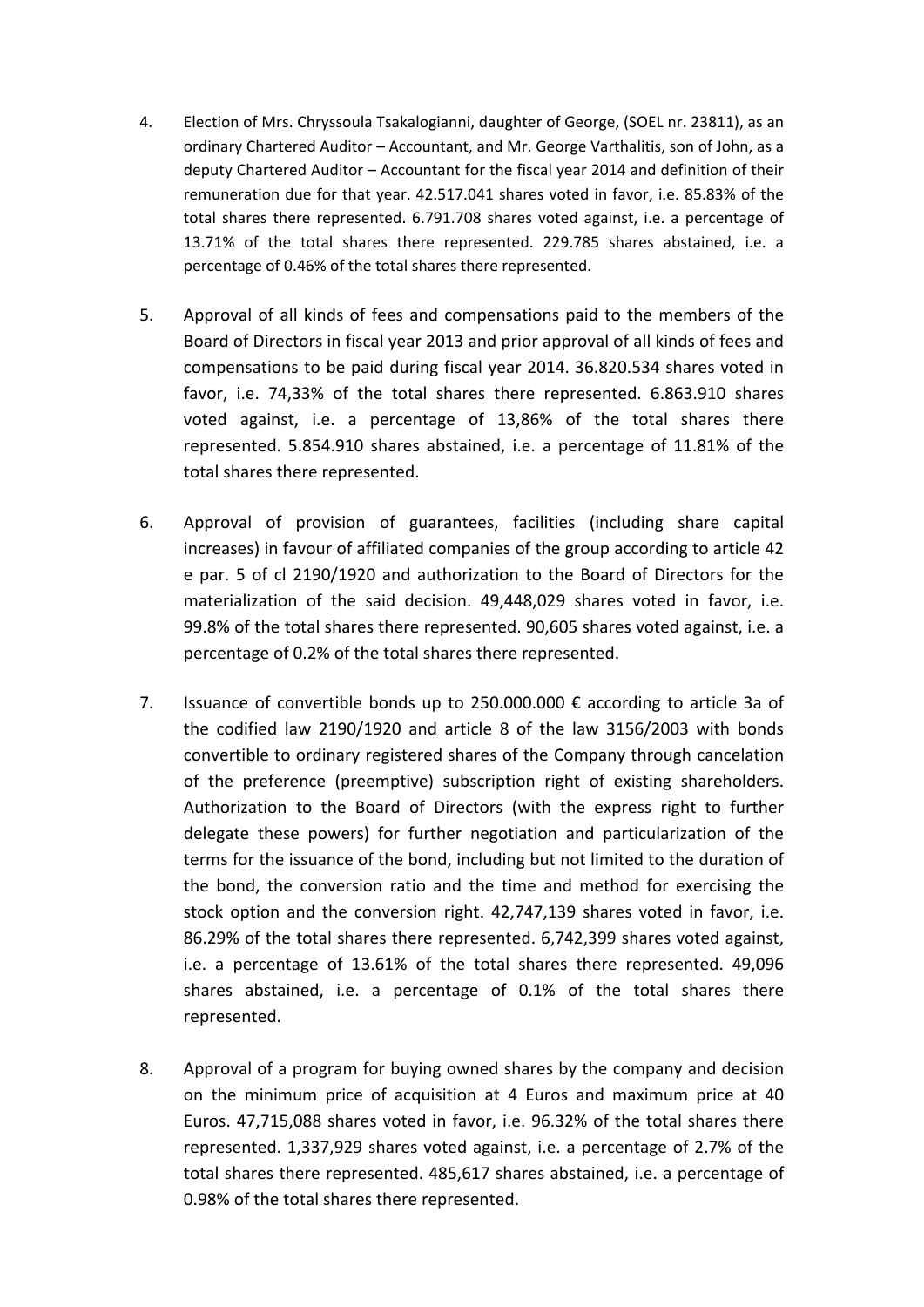- 9. Increase of the share capital by capitalization of a part of the reserves above par value (amounting to 50,035,000 Euro), by way of relevant increase of nominal value of the share. 48,864,677 shares voted in favor, i.e. 98.64% of the total shares there represented. 180,241 shares voted against, i.e. a percentage of 0.36% of the total shares there represented. 493,516 shares abstained, i.e. a percentage of 0.1% of the total shares there represented.
- 10. Equal reduction (i.e. for the amount of 50,035,000 Euro) of the share capital, return of cash to the shareholders (amounting to 0.75 Euros per share), reduction of the nominal value of the share and provision of the necessary authorizations to the Board of Directors of the Company in relation to the return of the amount of the reduction οf the capital to the shareholders in cash, the record date and the date of the commencement of the payment of this return of cash. 48,903,362 shares voted in favor, i.e. 98.72% of the total shares there represented. 156,656 shares voted against, i.e. a percentage of 0.3% of the total shares there represented. 484,616 shares abstained, i.e. a percentage of 0.98% of the total shares there represented.
- 11. Modification of the distinctive title of the Company from «FOLLI FOLLIE GROUP» to «FF GROUP». 49,413,634 shares voted in favor, i.e. 99.75% of the total shares there represented. 125,000 shares voted against, i.e. a percentage of 0.25% of the total shares there represented.
- 12. Modification of articles 1 and 5 οf the company's Articles of Association. 48,899,452 shares voted in favor, i.e. 98.71% of the total shares there represented. 154,566 shares voted against, i.e. a percentage of 0.31% of the total shares there represented. 484,616 shares abstained, i.e. a percentage of 0.98% of the total shares there represented.
- 13. Election of the new members of the Board of Directors, whose term expired, as follows:

Dimitrios Koutsolioutsos Aikaterini Koutsolioutsou George Koutsolioutsos Emmanouil Zachariou Jiannong Quian Irini Nioti Zacharias Mantzavinos Epaminondas Dafermos George Aronis Ilias Kouloukountis